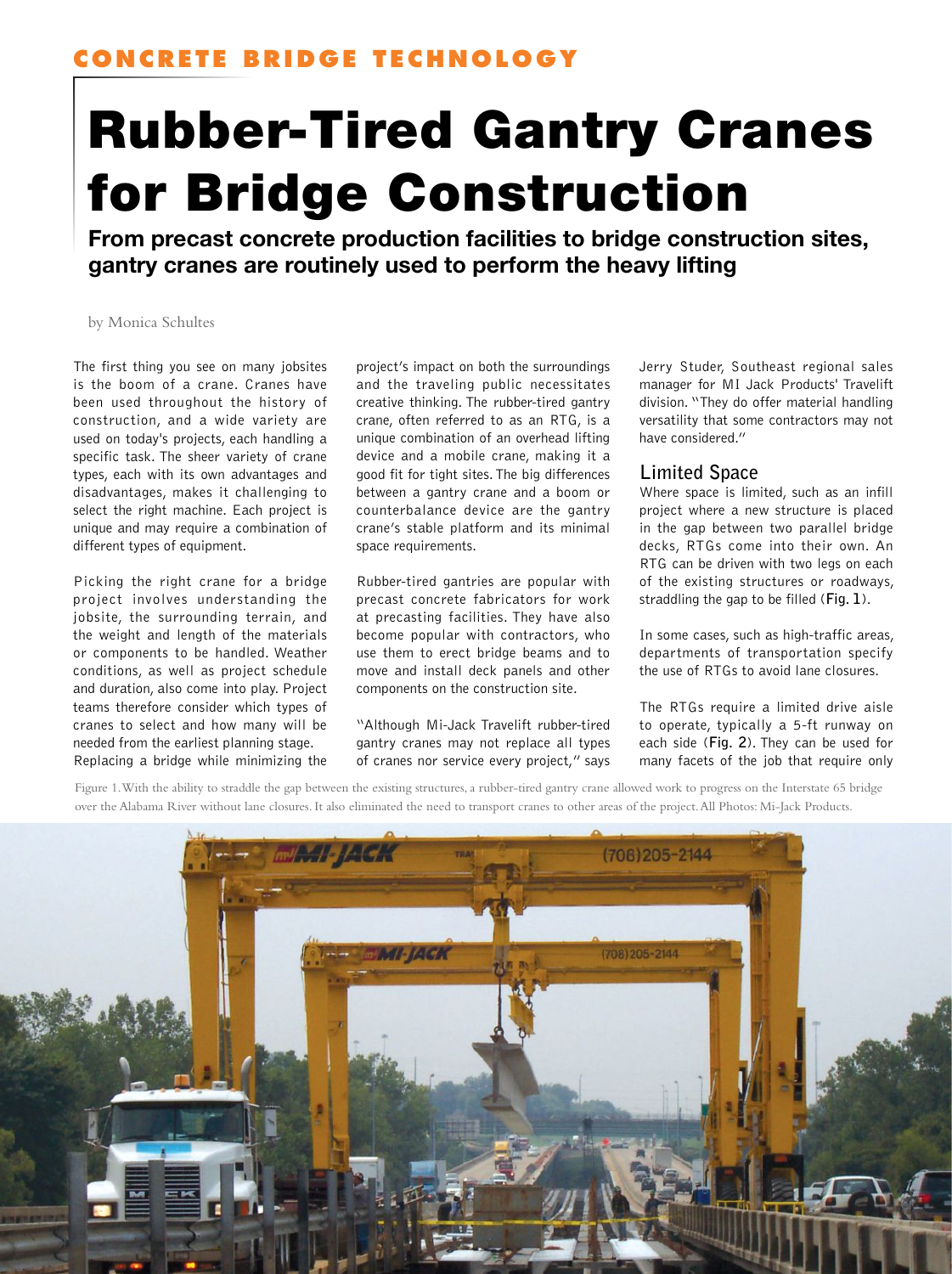![](_page_1_Picture_0.jpeg)

Figure 2. The rubber-tired gantry crane requires just 5 ft of aisle way on either side to handle loads.

a narrow lane for crane access and where the entire work envelope is underneath the gantry.

Some RTGs have a 16-wheel design to reduce ground load pressure over the traditional 8-wheel design. While rubber tires are most frequently used because of their cost, mobility, and flexibility advantages, some projects dictate the use of gantry cranes with rail wheels.

A gantry fitted on a rail system could be used to distribute the load to a specific

![](_page_1_Picture_6.jpeg)

Figure 3. For the widening of Interstate 75 in Fort Myers, Fla., a gantry or straddle crane was the only solution. RTGs with clear spans of 84 ft cleared the median gap between the existing twin-span bridges. Two gantry cranes controlled by GPS, each having one set of tires on the west span and the other on the east span, minimized lane closures and lessened environmental encroachments.

area or where transporting materials is limited to certain fixed dimensions. In a situation with extremely narrow access, stationary rails are appropriate. However, as GPS steering technology has become more accurate, it has replaced the need for rails in some applications.

## **Caloosahatchee River Project**

For certain projects such as the widening of Interstate 75 (I-75) in Fort Myers, Fla., a gantry or straddle crane is the only solution. Two RTGs with clear spans of 84 ft were able to span the median gap between the existing twin-span bridges (**Fig. 3**). The operators tried to steer the large cranes themselves, but they had a difficult time keeping the cranes on the allocated path because the bridge had a slight continuous curve. The solution was an auto-steering system based on GPS technology that guided the twin RTGs so the operators could concentrate exclusively on maneuvering the loads into position. Use of the GPS system is growing, and has taken the place of corrective steering and rail systems in some situations. While keeping the crane on the straight and narrow is a challenge, automated self-centering technology to avoid overcorrections has also progressed. Using the GPS system for the Caloosahatchee River project made the large machines easy to direct and kept the cranes from bumping into barrier walls, allowing the operators to concentrate on their picks as well as other conditions. The GPS steering guided the cranes through the new bridge's 1-degree horizontal curve and up and down the 3.5% slope, as well as delivering materials 50 ft below the bridge deck.

## **Tandem Lifts**

RTG capacity ranges from 30 to 300 tons. "We haven't met a beam we can't lift," says Studer. Although a single RTG may be able to lift a large beam, tandem lifts are becoming more popular because they distribute the load of both the beam and gantry over more wheels and a larger area, often providing a more practical and economical solution (**Fig. 4**). "Tandem lifting with two Travelifts can be more practical than one larger crane with heavier capacity," says Studer.

Tandem lifts may seem more challenging, but the RTG setup and rigging is forgiving if, for instance, one operator is driving